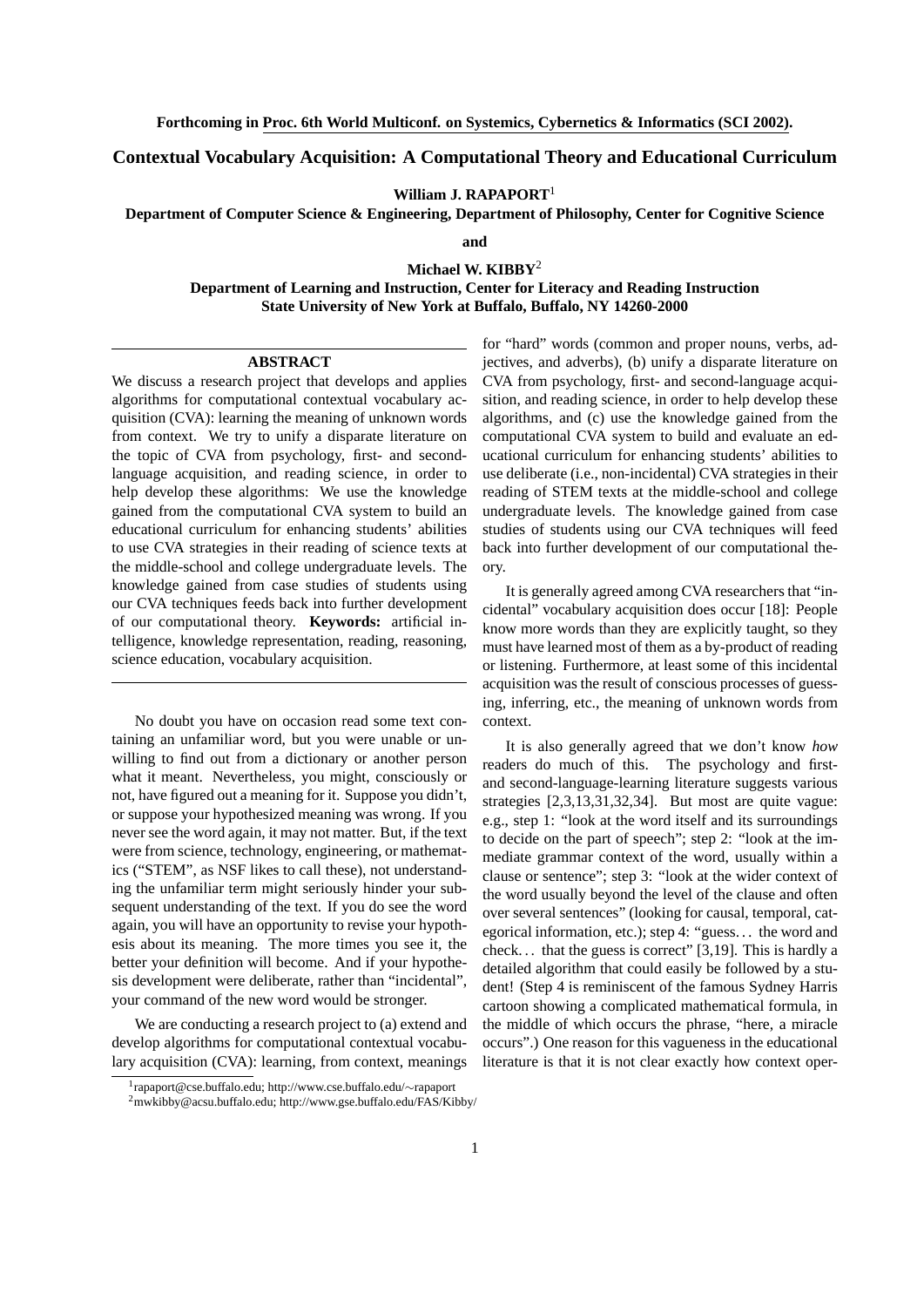ates, in large part because of the lack of research on this topic. In turn, this means there is no generally accepted curriculum or set of strategies for teaching CVA. We need to know more about how context operates and how we can teach it strategically. With this knowledge, we could more effectively help students be more aware of context and know better how to use it.

There are also computational theories that implement various CVA methods, which do go into much more detail on how to use context to infer meaning [1,7–10,35]. But most of these assume the prior existence of a known concept that the unknown word is to be mapped to; this is especially the case for the large body of research on word-sense disambiguation [11]. As linguist Ellen Prince has suggested (in conversation), that makes the task more like a multiple-choice quiz, whereas CVA as our system does it is more like an essay test.

What is needed (and what we have been working on) is a *general* method that (a) shows how CVA *can* be done and (b) is explicit enough to be taught to human readers. Such a theory is best expressed algorithmically, for then the methods are made fully explicit and can be tested computationally. Admittedly, this does not solve the problem of how humans *actually* do CVA, though it does provide testable ideas of how they *might* do it. And it certainly provides ideas for how they *could* do it and, hence, how it might be taught.

The computational aspects of our project build upon our previous work on the development of a computational CVA theory and software agent called 'Cassie' [5,6,21]. Cassie consists of the SNePS semantic-network knowledge-representation and reasoning (KRR) system and a knowledge base (KB) of background information representing the knowledge that a reader (e.g., Cassie) brings to the text containing the unknown term. Cassie's input consists, in part, of information from the text being read, which is parsed and incorporated directly into the knowledge-representation (KR) formalism. Cassie's other input is questions asked about the material being read. The question "What does [word] mean?" triggers a deductive search of the KB, now consisting of background information plus information from the text, all marked with its "degree" of immunity from revision (roughly, a measure of the trustworthiness of the source of information). Output consists of a report of Cassie's current definition of the word in its context, or answers to other queries.

"Hard" words might be novel ('brachet'), familiar but misunderstood (does 'smite' mean to kill by hitting hard, or merely to hit hard?), or familiar but used in a new sense (might "dressing" a sword mean to clothe it?). Our theory is that the meaning of such a word (1) *can* be determined from context (including the surrounding text, grammatical information, and the reader's background knowledge, but

no access to a dictionary or other external source of information (including a human)), (2) can be *revised* upon further encounters, (3) "*converges*" to a dictionary-like definition if enough context has been provided and there have been enough encounters, but (4) is always subject to further revision. Each encounter yields a definition (a hypothesis about meaning) and provides an opportunity to revise it in light of new evidence. The revision is *unsupervised*: There is no (human) "trainer" and no "error-correction" techniques. Finally, no *subject-matter- (or "domain")-specific* antecedent background information is required for the development and revision of the hypothesized definition (with the exception of the word's part of speech). The domain-independence of our system can make it more difficult to develop a good definition quickly, but is intended to model the typical reader of an arbitrary text. Clearly, the more background knowledge, including specialized knowledge, that the reader brings to the text, the more efficiently the unknown term can be learned.

The technology we employ is the SNePS-2.5 KRR system [26,27,29,30]. Each node in a SNePS network represents a concept or mental object (possibly built of other concepts), linked by labeled arcs. All information, including propositions, is represented by nodes, and propositions about propositions can be represented without limit. Arcs merely form the underlying syntactic structure of SNePS. Paths of arcs can be defined, allowing for path-based inference, including property inheritance within generalization hierarchies. There is a 1–1 correspondence between nodes and represented concepts. This uniqueness principle guarantees that nodes will be shared whenever possible and that nodes represent "intensional" objects, i.e., concepts, propositions, properties, and such objects of thought as fictional entities non-existents, and impossible objects [27,28]. This wide representational ability is especially appropriate for CVA from arbitrary texts, whose subject matter could range from factual science to science fiction. After all, objects about which we can think, speak, or write need not exist; this includes not only unicorns, but possibly black holes, bosons, or other theoretical entities of contemporary STEM.

SNePS's inference package allows rules for both deductive and default reasoning. In the presence of a contradiction, the SNeBR belief-revision package allows for the removal of one or more of the propositions from which the contradiction was derived, as well as the conclusions that depended on it [15]. This mechanism is used to revise definitions that are inconsistent with a word's current use. We have developed algorithms for *partially* automating the identification and removal or modification of the offending premise, based on SNeP-SwD, a default belief-revision system that enables auto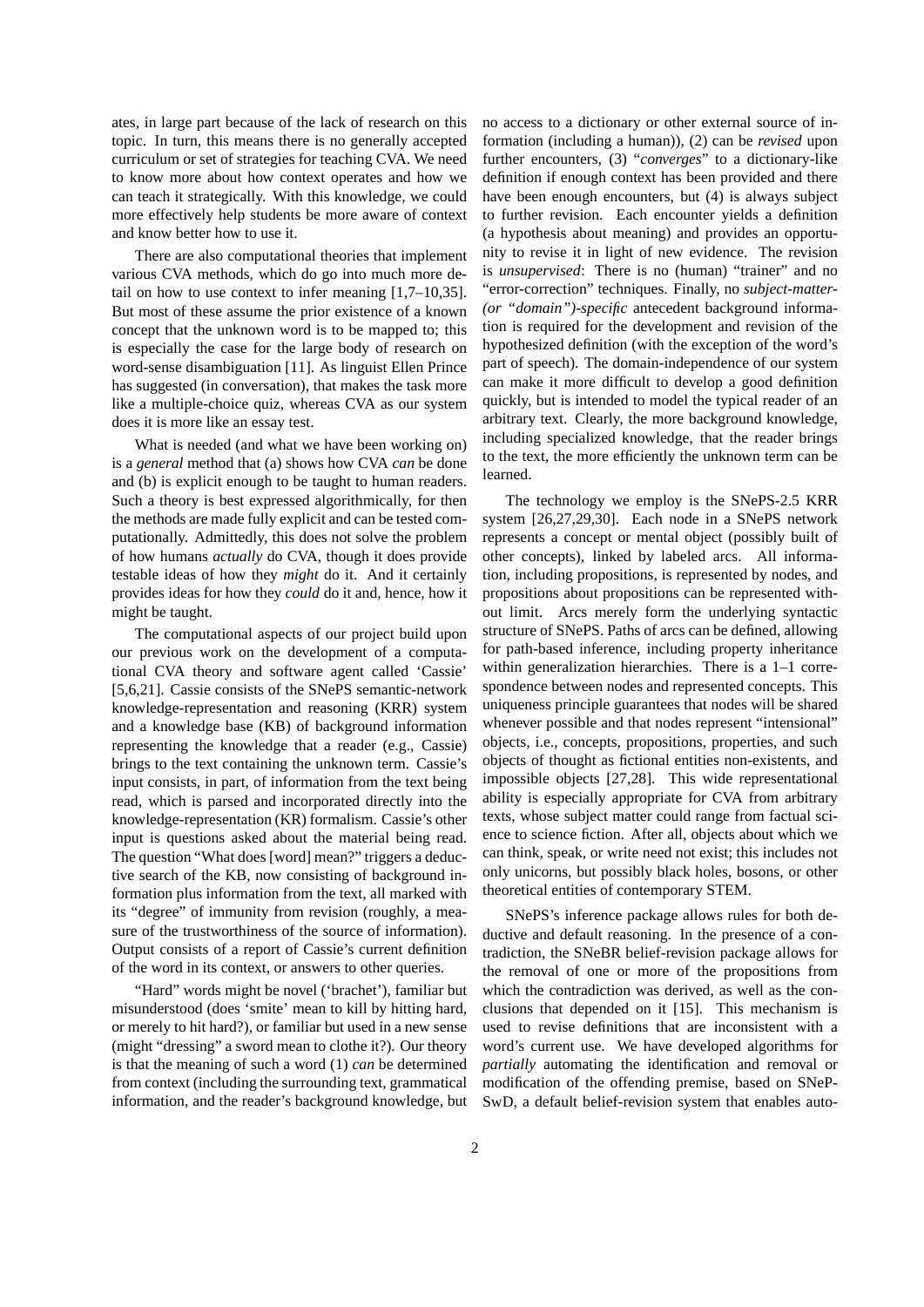matic revision [4,16]. SNePS also has an English lexicon, morphological analyzer/synthesizer, and a generalized augmented-transition-network parser-generator that, rather than building an intermediate parse tree, translates the input English directly into the propositional semanticnetwork KR system [23,24,30].

"Cassie", our computational CVA agent, consists of SNePS-2.5 (including SNeBR and the parser-generator), SNePSwD, and a KB of background information. Currently, the KB is hand-coded, because it represents Cassie's antecedent knowledge; *how* she acquired this knowledge is irrelevant. We begin with what some might call a "toy" KB, but each of our tests so far has included all previous information, so the KB grows as we test more words. Cassie's input consists, in part, of information from the text being read. Currently, this, too, is coded directly in the SNePS.

We take the meaning of a word (as understood by a cognitive agent) to be the position of that word in a highly interconnected network of words, propositions, and other concepts. In this (idiolectic) sense, the meaning of a word for a cognitive agent is determined by idiosyncratic experience with it. But a word's dictionary definition usually contains less information than that. Contextual meaning as thus described includes a word's relation to every concept in the agent's mind, which is too unwieldy to be of much use. To limit the connections used to provide the definition, we select for particular *kinds* of information. Not all concepts within a given subnetwork need be equally salient to a dictionary-style definition of a word. In the attempt to understand and be understood, people abstract certain conventional information about words and accept this information as a definition.

When a new word is encountered, people begin to hypothesize a definition. Applying the fundamental principle that the meaning of a term is its location in the network of background information and story information, our algorithms for hypothesizing a definition operate by deductively searching the network for information appropriate to a dictionary-like definition (see [21] for the algorithms themselves). We assume that our grammar has been able to identify the unknown word as a noun or a verb. We have developed algorithms for hypothesizing and revising meanings for nouns and verbs that are unknown, mistaken, or being used in a new way.

Cassie was provided with background information for understanding the King Arthur stories [14]. In one test, when presented with passages involving the unknown noun 'brachet', Cassie was able to develop a theory that a brachet was a dog whose function is to hunt and that can bay and bite. (*Webster's Second* [33] defines it as "a hound that hunts by the scent".) However, based on the first context in which the term appeared (viz., "Right so as

they sat, there came a white hart running into the hall with a white brachet next to him, and thirty couples of black hounds came running after them with a great cry."), the initial hypothesis was merely that a brachet was a physical object that may be white.

Each time the term appeared, Cassie was asked to define it. To do so, she deductively searched her background KB, together with the information she had read in the narrative to that point, for information concerning (1) direct class inclusions (especially in a basic-level category), (2) general functions of brachets (in preference to those of individuals), (3) the general structure of brachets (if appropriate, and in preference to those of individuals), (4) acts that brachets perform (partially ordered in terms of universality: probable actions in preference to possible actions, actions attributed to brachets in general in preference to actions of individuals, etc.), (5) possible ownership of brachets, (6) part/whole relationships to other objects, (7) other properties of brachets (when structural and functional description is possible, the less salient "other properties" of particular brachets are not reported, although we do report any properties that apply to brachets in general), and (8) possible synonyms for 'brachet' (based on similarity of the above attributes). Some of these are based on psycholinguistic studies of CVA [31,32]. In the absence of some or all of this information, or in the presence of potentially inconsistent information (e.g., if the text says that one brachet hunts and another does not), Cassie either leaves certain "slots" in her definitional framework empty, or includes information about particular brachets. Such information is filled in or replaced upon further encounters with the term.

To define a verb  $(V)$ , we currently report its predicate structure, a categorization of its arguments, and any causal or enablement information we can find. Clearly, our verb-definition algorithm is not as elaborate as our noun-defining algorithm. We are endeavoring to remedy this.

In another test, Cassie was told that 'to smite' meant "to kill by hitting hard" (a mistaken belief actually held by one of us before reading [14]). Passages in which various characters were smitten but then continued to act triggered SNeBR, which identified several possible "culprit" propositions in the KB to remove in order to block inconsistencies. The reader then decides which belief to revise. Although the decision about which proposition (representing an incorrect definition) to withdraw and which *new* proposition (representing a revised definition) to add has been partially automated (using SNePSwD), this remains the one area still occasionally requiring human intervention. Automating this is a major focus of our research.

A third case is exemplified by 'to dress', which Cassie antecedently understood to mean "to put clothes on some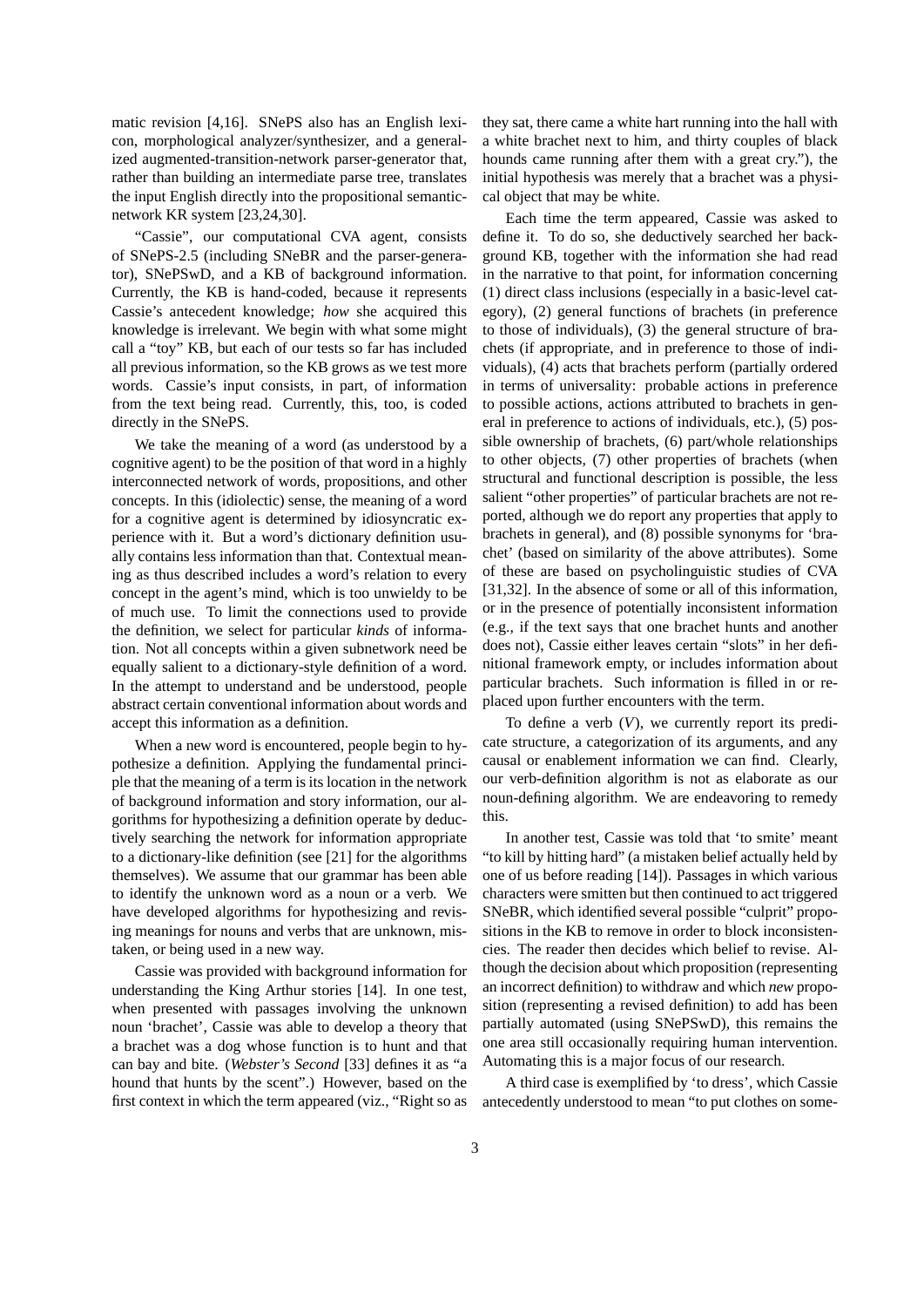thing". This is a well-entrenched meaning, which should *not* be rejected. However, upon reading that King Arthur "dressed" his sword, SNeBR detects an inconsistency. Rather than *rejecting* the prior definition, we *add* to it. In this case, Cassie decides that to dress is *either* to put clothes on *or* to prepare for battle.

It might be objected that it would be easier for the reader simply to go to a dictionary to look up the meaning of the unknown word. But not all words are in dictionaries, nor are dictionaries always readily available. In addition, many researchers have pointed out that dictionary definitions are neither always correctly understood by readers nor are they always useful [12,17]. Further, upwards of 90% of all the words we know are learned from context while reading or listening [18]. There is no intention here of demeaning the value of the dictionary, but it is simply not the case that all or most new words are learned by consulting one. This view is not compatible with the research on vocabulary acquisition between ages 0 and 18; the dictionary simply is not the major source of learning word meanings in elementary, middle, and high schools. Our intent, speaking broadly, is to find ways to facilitate students' natural CVA by developing a more rigorous theory of how context operates and creating a more systematic and viable curriculum for teaching students to use CVA strategies.

Another objection might be that teaching humans how to learn is not the same thing as teaching computers how to learn. To respond to this, we begin with some comments on the nature of Artificial Intelligence (AI). AI can be viewed in at least three ways [25]: (1) as a branch of engineering whose goal is to advance the field of computer science; this, however, is neither our immediate goal nor our methodology; (2) as "computational psychology", where the goal is to study human cognition using computational techniques; a good computational-psychology computer program will simulate some human cognitive task in a way that is faithful to human performance, with the same failures as well as successes—AI as cognitive psychology can tell us something about the human mind; or (3) as "computational philosophy", where the goal is to learn which aspects of cognition in general are computable; a good computational-philosophy computer program will simulate some cognitive task but not necessarily in the way that humans would do it—AI as computational philosophy can tell us something about the limits and scope of cognition in general, but not necessarily about human cognition in particular.

The present project falls under the category of computational psychology (and to a lesser extent under the category of computational philosophy). Our goal is not to teach people to "think like computers". Rather, our goal is to explicate methods for inferring the meanings of

unknown words from context. The "vague" strategy mentioned above is *not* a caricature; it is the actual recommendation of one writer in the field of vocabulary acquisition! But neither is it an algorithm—i.e., an explicit, step-bystep procedure for solving a problem correctly.

Our goal is to "teach" (i.e., program) a computer to do the "educated" guessing—or inferencing—that is left vague in the strategy above. To do that, we must determine what information is needed and what inference methods must be supplied, and we must spell this all out in enough detail so that "even" a computer could do it [22]. But that is not all: For once we have such a method, we can then actually teach it to people, rather than leave them wondering what to do with all the contextual information that they might have found in steps 1–3 of the above vague strategy—we can teach them what information to look for and what to do with it. This is our final goal.

Our overall goals are to (1) make our existing computational CVA system [5] more robust: to improve or create algorithms for inferring the meanings of unknown nouns, verbs, adjectives, and adverbs, utilizing grammatical, morphological, and etymological information; (2) develop and test educational curricula at the secondary and post-secondary levels for teaching CVA methods, and (3) integrate these two tasks by using the computational theory and the educational curriculum to help develop each other. The focus of our current research is to concentrate on (3) in order to facilitate the eventual transfer between, and mutual interaction of, (1) and (2).

The computational stream of our research has as its main goal the development and implementation of a *computational theory* of CVA [21]; the educational stream has as its main goal the development and implementation of an *educational curriculum* in CVA. Although these two streams still have independent goals and, to some extent, independent methodologies, their full development must be intimately and synergistically integrated. Thus, the development of the bridge between the two research streams is its focus. Accordingly, in the computational stream, less time is being spent on developing new algorithms, and more on developing and revising the current ones for use by the educational stream. Similarly, the educational stream is not spending much time on *testing* new curricula, but on *using the computational system* to begin the *development* of new curricula, as well as *providing feedback* to the computational stream based on students' actual CVA techniques, in order to improve and further develop the algorithms. Thus, we are both using Cassie to teach humans *and* humans to teach Cassie.

This bridge-building is being accomplished as follows: (1) We are identifying common texts (not necessarily text*books*) that we will both work on. This is the focus of the "synergy" between the two streams. We are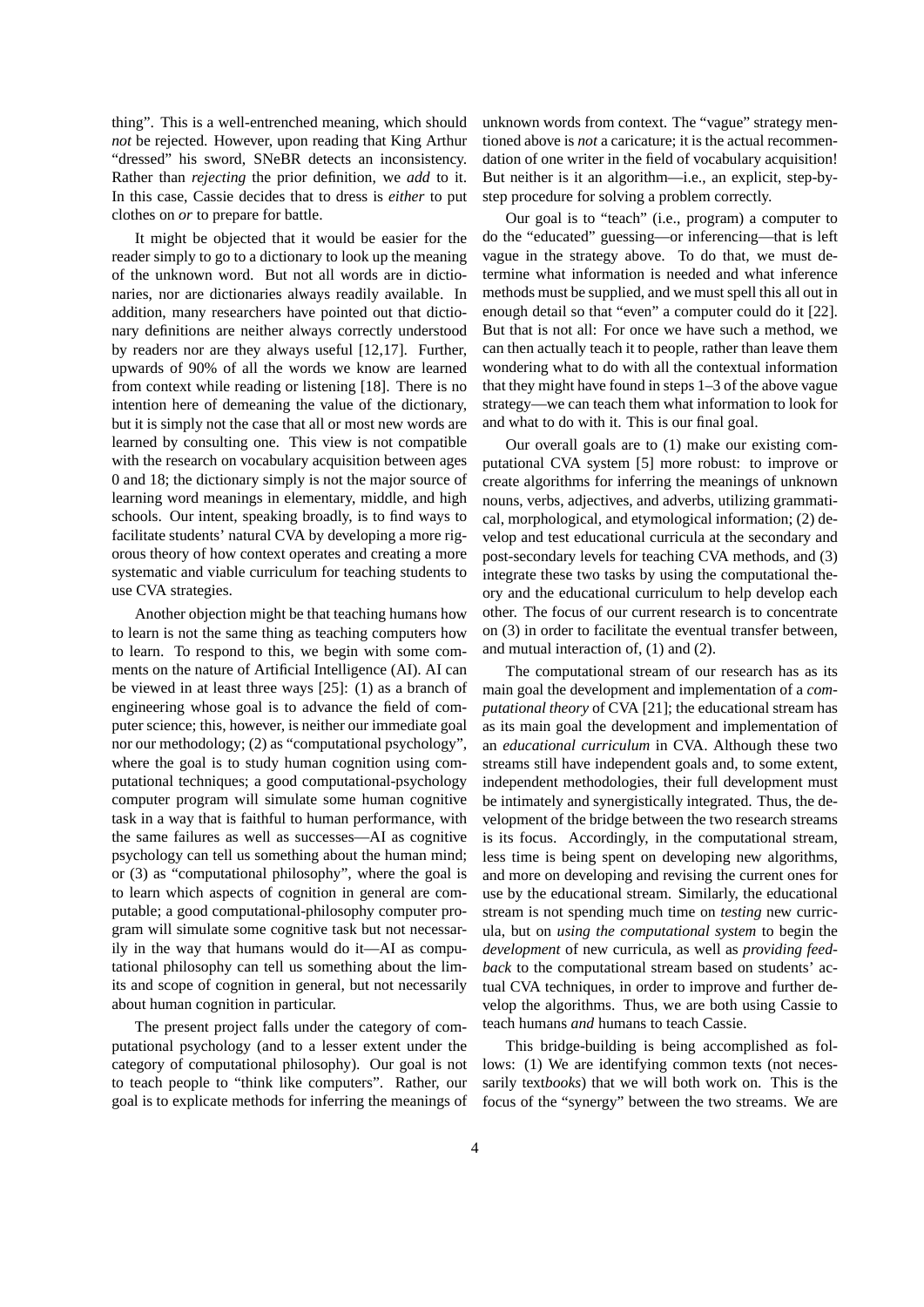starting with the texts that the computational stream has already developed algorithms for [5], and we are looking for real texts that the students in our study might be reading. In addition to STEM *textbooks*, we are also looking at popular science writing such as is found in *Scientific American* or daily newspapers. The ability to read and understand such texts is an important aspect of STEM literacy, and such writing is more likely to require CVA skills than STEM text*books* (which are often quite detailed and specific in giving definitions of terms).

(2) The computational research stream is (a) developing computational grammars for those texts, (b) developing knowledge representations of both the texts and the background knowledge necessary for understanding and reasoning about them, (c) testing the current system on the unknown words in them, and (d) developing new algorithms, as necessary, for CVA on them, as well as ones based on student protocols: In the educational stream, we are eliciting student protocols (or "thinking-out-loud" records) of students' attempts to figure out the meanings of unknown words; the researchers in the computational stream will then try to formalize and implement any (successful!) methods that students actually use but that we have not (yet) implemented.

Another task we might tackle is to develop an *explanation facility* for Cassie that can be used by the students when they are stuck. That is, if students have trouble figuring out the meaning of an unknown word (or merely want to check to see if their answer is acceptable), they could ask Cassie for an explanation of how "she" figured it out (or, perhaps, for guidance on how the *student* could figure it out).

(3) The educational stream is (a) identifying students who will participate in the experiments, (b) having them read the chosen texts, (c) having them figure out the meaning of the unknown words in those texts, (d) eliciting protocols of their thought processes while doing this (which will be used to modify Cassie), and (e) beginning to develop educational curricula to teach them Cassie's (successful) techniques.

Why is our research important? As noted, it is a fact that most meaning vocabulary is learned from context; teachers have too little time for directly teaching an extensive list of meaning vocabulary. Also as noted, although the use of the dictionary is extremely important in learning words, it is the case that dictionaries are not always available, that dictionary definitions are not always decipherable, and that sometimes, humans just do not bother to go "look it up." Learning words from context is simply required if a student is to try to learn the many new terms and words that must be known to learn STEM topics [18,31].

Further, newly revised educational standards for language arts, science, social studies, and mathematics all call for students to have a greater command of concepts and the words that signify those concepts. Since these concepts and their words and terms cannot all be taught directly in the classroom, it is important that not only do we devote more instructional time in school to teaching CVA, but also gain more knowledge about what context is and how it operates.

Learning when and how to use CVA strategies has broader implications than just the classroom learning and learning standards, however. Students learn a great deal of STEM from reading trade books (i.e., books that are not textbooks), articles in general-interest children's magazines (e.g., *Highlights*, *Cricket*, *Spider*, *Weekly Reader*), and children's magazines devoted especially to science (e.g., *Spinner*, *TimeKids*, *Science Scholastic*, *Quantum*). If students are better able to use surrounding context to help determine the meaning of unknown words or terms, then more STEM will be learned when students are independently engaged in reading these materials. It is usually in reading magazines, trade books, and websites such as these that students first encounter articles on STEM. If schools are more effective in teaching CVA, and if the writers and editors of these articles structure their texts to accommodate CVA, then students will gain more knowledge and heighten their interest and motivation in STEM.

There are also considerations from a broader scienceeducation perspective: One of the goals of education should be to instill in students the knowledge—and the confidence and life-long desire to use that knowledge of how to learn on one's own. Most often, there are no ultimate authorities or experts to consult when one has a problem to solve or a question to answer [20]. This is just as true in the world of, say, particle physics (where there are no "answers in the back of the book") as it is when one comes across an unknown word while reading (and there is no dictionary or glossary at hand, or no other person who knows the word).

The skills required for CVA are not only useful for helping one read (and hence learn) on one's own, but are also among those most useful in science and mathematics: finding clues or evidence (among the context surrounding the unknown word), integrating them with one's background knowledge, and using both to infer (whether by deduction, induction, or abduction) the meaning of the unknown word. CVA is a wonderful model "in the small" of the scientific method of hypothesis formation, testing, and revision, as well as a useful tool for learning on one's own.<sup>3</sup>

<sup>&</sup>lt;sup>3</sup>This research is supported by NSF grant #REC-0106338.